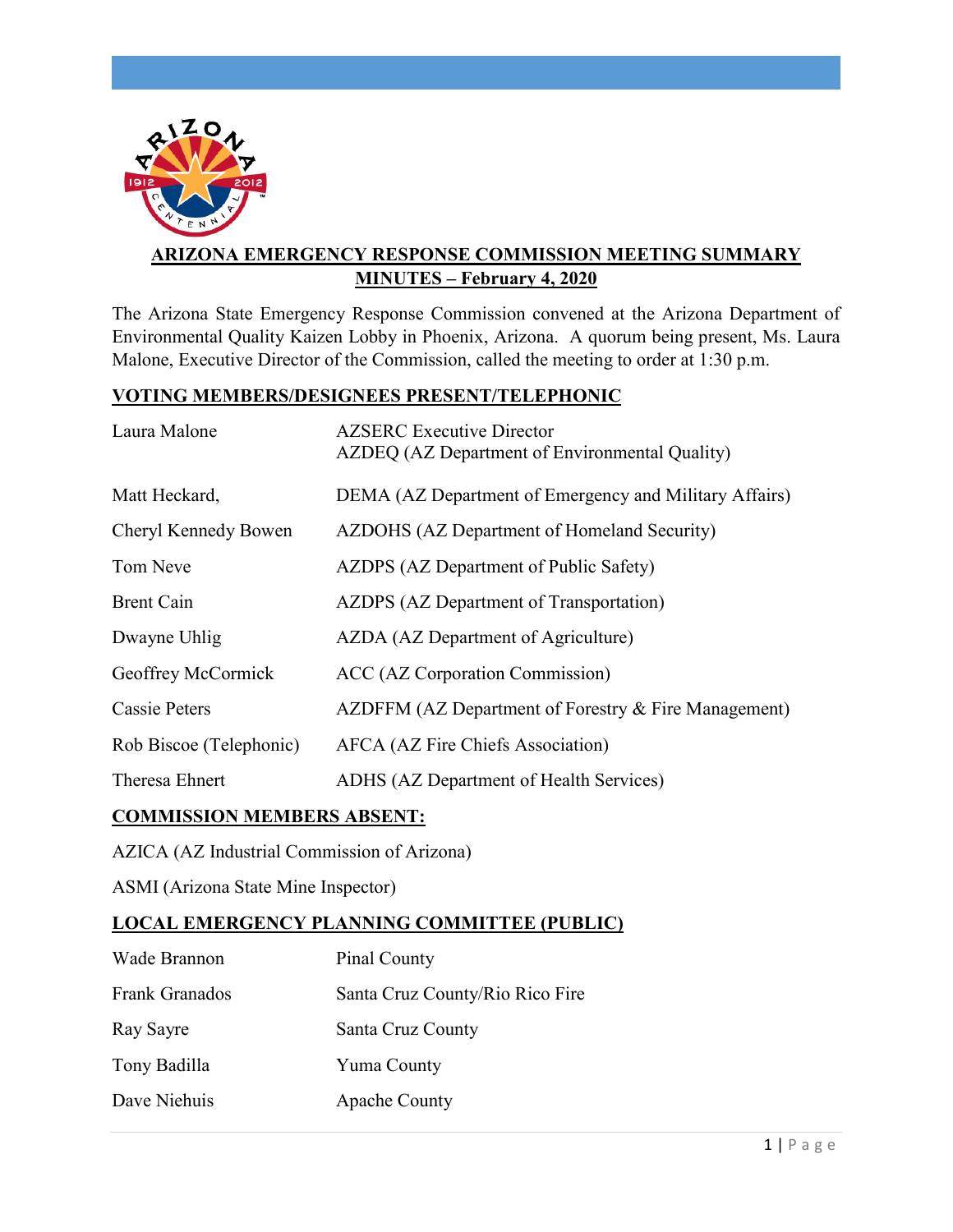#### **GENERAL PUBLIC PRESENT**

| Tatum Falls           | AZDPS (Arizona Department of Public Safety                    |
|-----------------------|---------------------------------------------------------------|
| Mike Hammarstrom      | AZDEMA (Arizona Department of Emergency and Military Affairs) |
| <b>GUESTS PRESENT</b> |                                                               |
| Jeff Cantrell         | AG (Attorney General's Office)                                |
| <b>Bill Jones</b>     | EPA (Environmental Protection Agency) Presenter/Speaker       |
| <b>STAFF PRESENT</b>  |                                                               |
| Arcangel Barragan     | ADEQ (AZ Department of Environmental Quality)                 |
| Michele Martinez      | ADEQ (AZ Department of Environmental Quality) Presenter       |

#### **INTRODUCTIONS/REVIEW OF MINUTE**

Ms. Laura Malone welcomed members and attendees. Ms. Malone noted a quorum of voting members present or participating telephonically.

Ms. Malone requested that the Commissioners review the October 22, 2019 minutes and then called for a motion to accept the minutes.

Tom Neve offered the motion that was seconded by Geoffrey McCormick.

The motion carried 10/0/2 absent.

#### **EXECUTIVE SESSION**

Ms. Malone called for a motion to enter into Executive Session pursuant to A.R.S. §38- 431.03(A) (2) to receive and discuss information regarding HHFT which is confidential information pursuant to 49 CFR Part 1520.

Geoffrey McCormick offered the motion that was seconded by Cheryl Kennedy Bowen.

The motion carried 10/0/2 absent.

Commission entered into Executive Session from 1:33 p.m. reconvening into open session at 1:51 p.m.

Ms. Malone advised no decisions were made during executive session.

Ms. Malone called for a motion to accept the HHFT information and to share with the LEPCs as discussed in executive session.

Geoffrey McCormick offered the motion that was seconded by Tom Neve.

The motion carried 10/0/2 absent.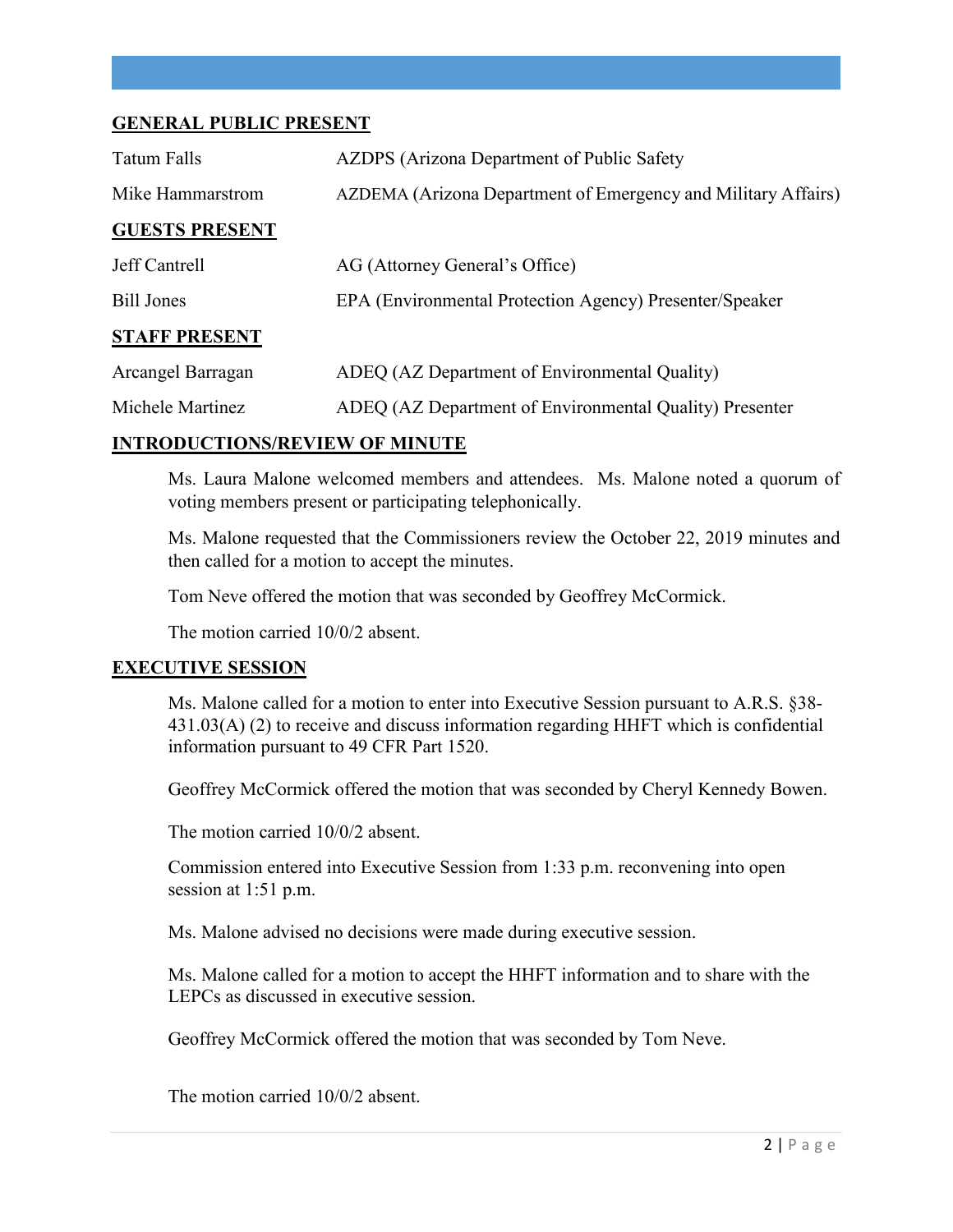### **CALL TO SERC MEMBERS (ACTION ITEM RESULTS)**

**A. Action Item 1 Result**: Ms. Malone presents the November 7, 2019 email that was sent to the LEPCs providing information about the changes of the SERC and their roles and responsibilities; specifically the affirmation of LEPC members and the review of LEPC emergency response plans.

Discussion is held.

**B. Action Item 2 Result**: Ms. Malone presents the LEPC's bylaws and the review conducted by AZSERC/ERU staff.

Discussion is held.

**C. Action Item 3 Result**: Ms. Malone presentslinks bylaws from other states as requested by the SERC members. The information was provided by Bill Jones, Emergency Planning and Preparedness USEPA Region 9.

Discussion is held.

**D. Action Item 4 Result**: Ms. Malone presents the process to approve LEPC members. Brent Cain offered the motion that was seconded by Tom Neve.

Discussion is held.

The motion carried 10/0/2 absent.

**E. Action Item 5 Result**: Ms. Malone presents 2018-2019 LEPC members for affirmation by the SERC.

Discussion is held.

Ms. Malone called for a motion to affirm LEPC members for a.b.c. and d. (2018, 2019 and 2020) as presented.

Teresa Ehnert offered the motion that was seconded by Matt Heckard.

The motion carried 10/0/2 absent.

**F. Action Item 6 Result:** Ms. Malone presents the LEPC Emergency Response Plan review results.

Discussion is held. **Item 6 is tabled.**

**G. Action Item 7 Result:** Ms. Malone presents the LEPC Emergency Response Plan review and approval process.

Discussion is held. **Item 7 is tabled.**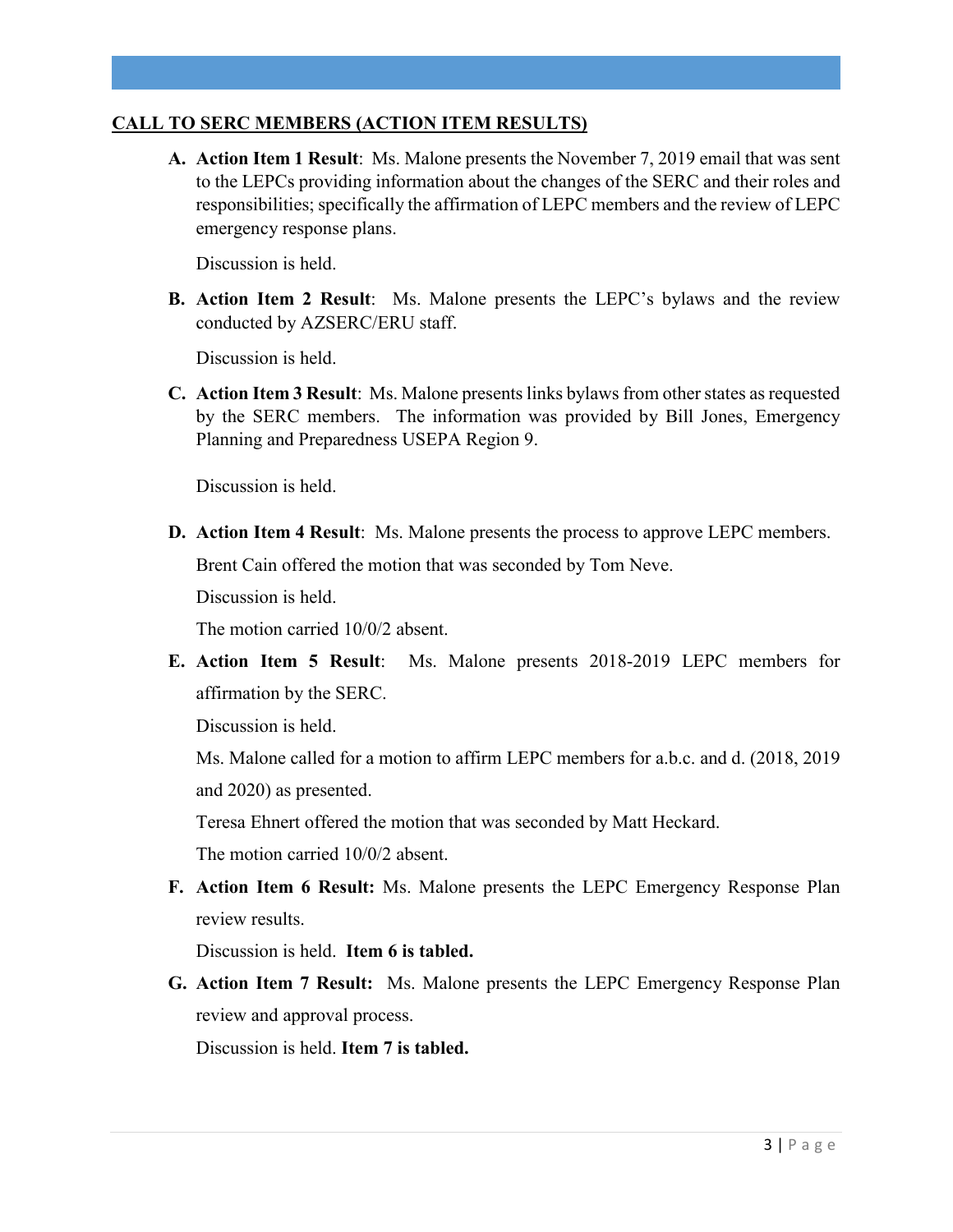**H. Action Item 8 Result:** Ms. Malone presents responses to questions from LEPCs to AZSERC Commission dated 10.22.19.

Discussion is held. LEPCs requested further clarification on questions 2, 3, 7, 8, and 10.

## **AZSERC LOGO**

Ms. Malone called for a motion to accept AZSERC logo samples A.B.C., and D. as presented.

Tom Neve offered the motion that was seconded by Geoffrey McCormick.

The motion carried 10/0/2 absent.

Discussion is held.

Ms. Malone called for a motion to approve AZSERC logo sample B. as the official logo for AZSERC as presented.

Teresa Ehnert offered the motion that was seconded by Matt Heckard. Geoffrey

McCormick opposed.

The motion carried 9/1/2 absent.

#### **AZSERC FORMS**

Ms. Malone called for a motion to accept LEPC Membership Change Form as presented.

Discussion is held.

Geoffrey McCormick offered the motion to approve form with amendment to add

voting member check box seconded by Matt Heckard.

The motion carried 10/0/2 absent.

LEPC Emergency Response Plan Submission Form - **Tabled**

## **SERC/TERC Conference – Denver, Colorado January 28-29, 2020**

Michele Martinez presented overview of SERC/TERC conference.

#### **ADEQ/ERU Newsletter**

Michele Martinez presented AZSERC/ERU newsletter.

#### **EPA Update**

Bill Jones presented EPA updates and upcoming events.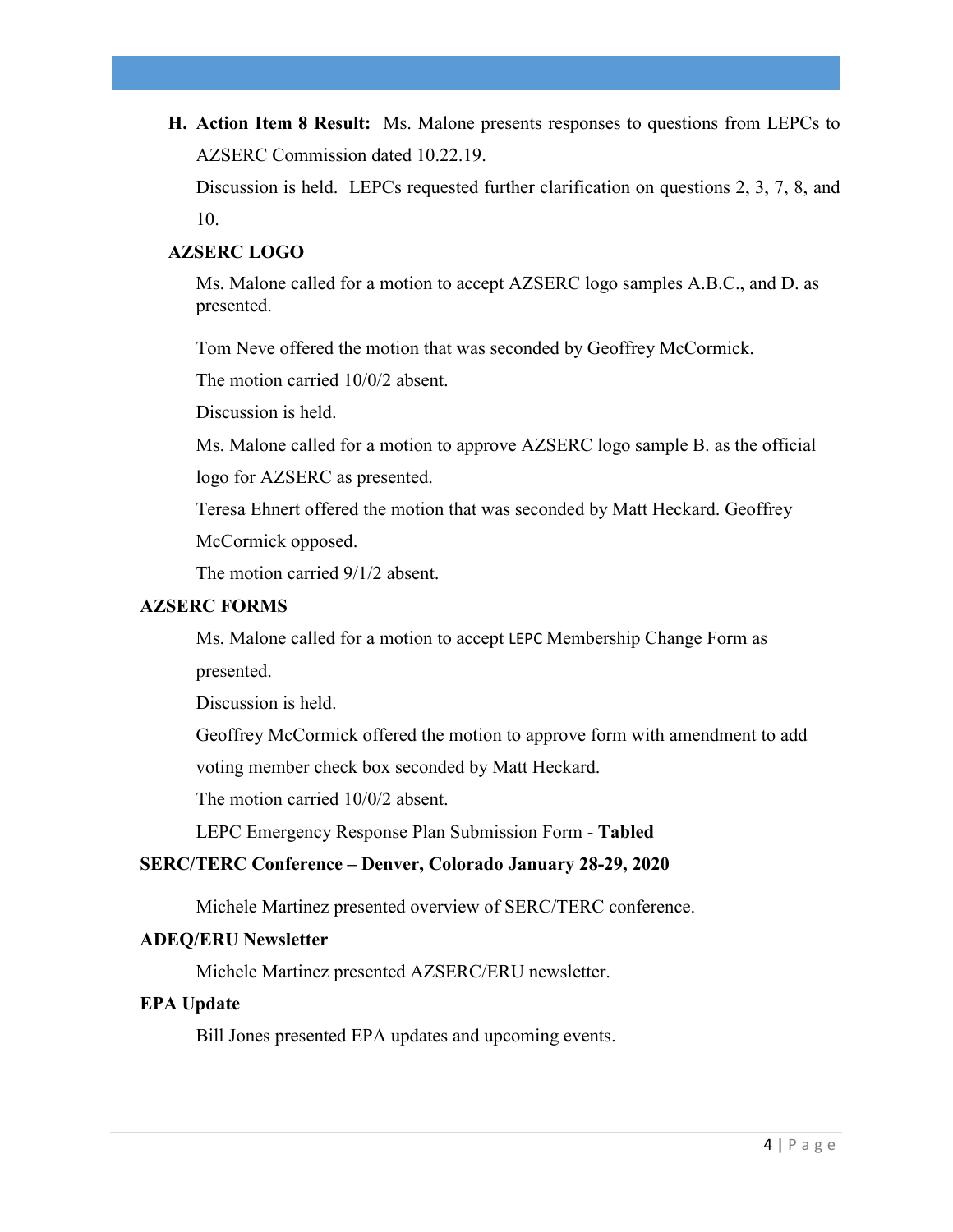#### **Future Agenda Items**

**Action Item 1 –**LEPCs to provide a list of current voting members and group affiliation.

**Action Item 2** – Develop specific criteria (eliminate exceeds criteria) and a process for Commission/Staff to review LEPC's emergency response plans. Include a timeline for each step of the process. Develop a standard work for emergency response plan review. Develop a summary/checklist for how the emergency response plans are performing include in the standard work. Present the summary/checklist to the SERC quarterly.

**Action Item 3** – Clarify the role of the Commission for reviewing emergency response plans. Research what the responsibility of the Commission is when the emergency response plans do not meet the required minimum criteria. Identify a corrective action process and timeline.

**Action Item 4** – Contact/meet with DEMA (Matt Heckard) to discuss how DEMA handled reviewing emergency response plans. Contact Matt Heckard and Theresa Ehnert to get further feedback regarding the emergency response plans.

**Action Item 5** – Research establishing subcommittees (AZSERC members) for review of emergency response plans. Identify what this might accomplish.

**Action Item 6** – Research the process of how SERCs in other states review LEPC's emergency response plans.

**Action Item 7**– Research if an LEPC is considered "not valid" due to lack of membership or does not meet the minimum group criteria as established in ARS §49-124. Establish how the Commission should handle this situation.

**Action Item 8-** Follow up on LEPCs request for further clarification on LEPC questions to AZSERC Commission #'s 2, 3, 7, 8, and 10.

## **CALL TO THE PUBLIC**

Ray Sayre with LEPC Santa Cruz County discussed trainings Santa Cruz presents. He discussed their three-year training plan.

A success story was presented about how the fire department was appreciative of the encapsulating foam that was provided through the Emergency Response Fund, it was readily available when they needed it.

Frank Granados with Santa Cruz County would like the SERC to clarify the difference between LEPC membership and attendance.

Fire Chief, Dave Niehuis, with Apache County voiced his concerns about the difficulty their LEPC is having adhering to the Media and elected official group criteria; they do not have the involvement necessary from these groups. Would like to know what their options are.